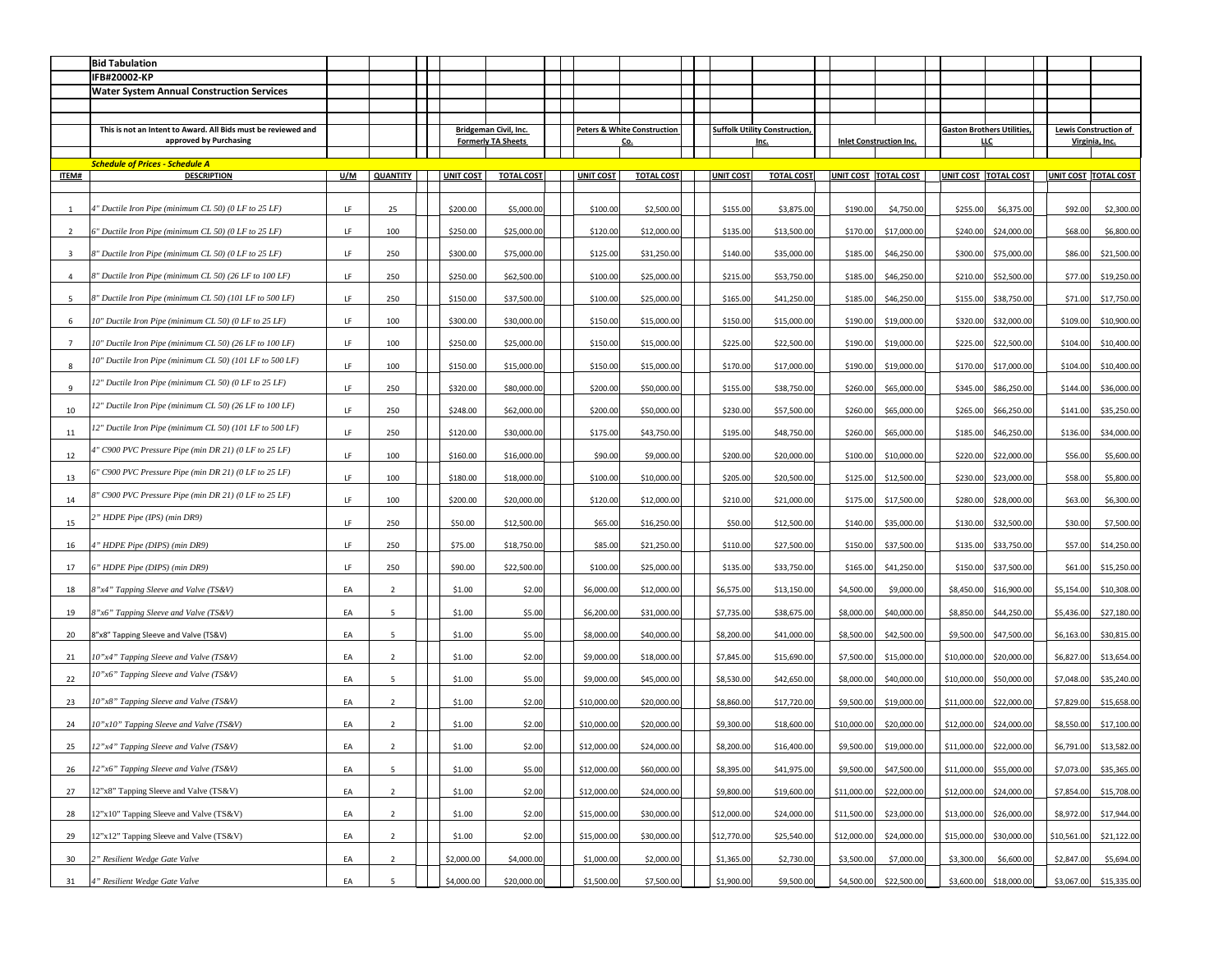| 32 | 6" Resilient Wedge Gate Valve                                    | EA  |                | \$4,000.00 | \$20,000.00  | \$1,600.00 | \$8,000.00   | \$2,100.00 | \$10,500.00  | \$5,500.00  | \$27,500.00             | \$3,800.00 | \$19,000.00              | \$3,267.00 | \$16,335.00              |
|----|------------------------------------------------------------------|-----|----------------|------------|--------------|------------|--------------|------------|--------------|-------------|-------------------------|------------|--------------------------|------------|--------------------------|
| 33 | 8" Resilient Wedge Gate Valve                                    | EA  |                | \$4,000.00 | \$20,000.00  | \$2,000.00 | \$10,000.00  | \$3,810.00 | \$19,050.00  | \$6,500.00  | \$32,500.00             | \$4,400.00 | \$22,000.00              | \$3,751.00 | \$18,755.00              |
| 34 | 10" Resilient Wedge Gate Valve                                   | EA  | $\overline{2}$ | \$5,000.00 | \$10,000.00  | \$2,500.00 | \$5,000.00   | \$4,500.00 | \$9,000.00   | \$7,500.00  | \$15,000.00             |            | \$5,400.00 \$10,800.00   | \$4,458.00 | \$8,916.00               |
| 35 | 12" Resilient Wedge Gate Valve                                   | EA  |                | \$6,000.00 | \$30,000.00  | \$3,500.00 | \$17,500.00  | \$5,030.00 | \$25,150.00  | \$10,000.00 | \$50,000.00             | \$6,650.00 | \$33,250.00              | \$5,016.00 | \$25,080.00              |
| 36 | 4" OS&Y Gate Valve                                               | EA  | 10             | \$1,600.00 | \$16,000.00  | \$2,000.00 | \$20,000.00  | \$2,530.00 | \$25,300.00  | \$4,000.00  | \$40,000.00             | \$3,850.00 | \$38,500.00              | \$3,019.00 | \$30,190.00              |
| 37 | 6" OS&Y Gate Valve                                               | EA  | 10             | \$2,200.00 | \$22,000.00  | \$2,200.00 | \$22,000.00  | \$3,900.00 | \$39,000.00  | \$6,500.00  | \$65,000.00             |            | $$4,350.00$ $$43,500.00$ | \$3,350.00 | \$33,500.00              |
| 38 | 8" OS&Y Gate Valve                                               | EA  | 10             | \$2,500.00 | \$25,000.00  | \$2,800.00 | \$28,000.00  | \$5,280.00 | \$52,800.00  | \$8,000.00  | \$80,000.00             |            | \$5,400.00 \$54,000.00   | \$3,911.00 | \$39,110.00              |
| 39 | 10" OS&Y Gate Valve                                              | EA  |                | \$2,800.00 | \$14,000.00  | \$2,500.00 | \$12,500.00  | \$7,730.00 | \$38,650.00  | \$8,800.00  | \$44,000.00             |            | \$7,950.00 \$39,750.00   | \$4,922.00 | \$24,610.00              |
| 40 | 12" OS&Y Gate Valve                                              | EA  | 10             | \$3,400.00 | \$34,000.00  | \$3,000.00 | \$30,000.00  | \$8,890.00 | \$88,900.00  | \$10,000.00 | \$100,000.00            | \$9,250.00 | \$92,500.00              | \$5,618.00 | \$56,180.00              |
| 41 | $\frac{3}{4}$ "Corporation Stop                                  | EA  | 50             | \$300.00   | \$15,000.00  | \$350.00   | \$17,500.00  | \$670.00   | \$33,500.00  | \$300.00    | \$15,000.00             | \$600.00   | \$30,000.00              |            | \$2,889.00 \$144,450.00  |
| 42 | 1"Corporation Stop                                               | EA  | 15             | \$400.00   | \$6,000.00   | \$400.00   | \$6,000.00   | \$690.00   | \$10,350.00  | \$750.00    | \$11,250.00             | \$625.00   | \$9,375.00               | \$2,889.00 | \$43,335.00              |
| 43 | $1\frac{1}{2}$ "Corporation Stop                                 | EA  | 10             | \$500.00   | \$5,000.00   | \$400.00   | \$4,000.00   | \$1,220.00 | \$12,200.00  | \$1,000.00  | \$10,000.00             | \$1,050.00 | \$10,500.00              | \$2,998.00 | \$29,980.00              |
| 44 | 2" Corporation Stop                                              | EA  | 25             | \$500.00   | \$12,500.00  | \$1,000.00 | \$25,000.00  | \$1,375.00 | \$34,375.00  | \$500.00    | \$12,500.00             |            | $$1,300.00$ $$32,500.00$ | \$3,127.00 | \$78,175.00              |
| 45 | 3/4" Copper Tubing, Type K                                       | LF  | 500            | \$70.00    | \$35,000.00  | \$75.00    | \$37,500.00  | \$75.00    | \$37,500.00  | \$60.00     | \$30,000.00             | \$50.00    | \$25,000.00              | \$20.00    | \$10,000.00              |
| 46 | 1" Copper Tubing, Type K                                         | LF. | 250            | \$75.00    | \$18,750.00  | \$85.00    | \$21,250.00  | \$75.00    | \$18,750.00  | \$65.00     | \$16,250.00             |            | \$50.00 \$12,500.00      | \$28.00    | \$7,000.00               |
| 47 | $1\frac{1}{2}$ " Copper Tubing, Type K                           | LF. | 150            | \$80.00    | \$12,000.00  | \$100.00   | \$15,000.00  | \$40.00    | \$6,000.00   | \$70.00     | \$10,500.00             | \$55.00    | \$8,250.00               | \$39.00    | \$5,850.00               |
| 48 | $2"$ Copper Tubing, Type K                                       | LF. | 350            | \$85.00    | \$29,750.00  | \$125.00   | \$43,750.00  | \$45.00    | \$15,750.00  | \$75.00     | \$26,250.00             |            | \$65.00 \$22,750.00      | \$49.00    | \$17,150.00              |
| 49 | Water Meter Box                                                  | EA  | 400            | \$80.00    | \$32,000.00  | \$250.00   | \$100,000.00 | \$75.00    | \$30,000.00  | \$200.00    | \$80,000.00             |            | \$300.00 \$120,000.00    |            | \$411.00 \$164,400.00    |
| 50 | Valve Box                                                        | EA  | 50             | \$100.00   | \$5,000.00   | \$100.00   | \$5,000.00   | \$100.00   | \$5,000.00   | \$850.00    | \$42,500.00             |            | \$345.00 \$17,250.00     | \$652.00   | \$32,600.00              |
| 51 | Valve Box Extra Depth                                            | VF  | 25             | \$25.00    | \$625.00     | \$100.00   | \$2,500.00   | \$150.00   | \$3,750.00   | \$120.00    | \$3,000.00              | \$100.00   | \$2,500.00               | \$700.00   | \$17,500.00              |
| 52 | Valve Box Adjustment                                             | EA  | 50             | \$250.00   | \$12,500.00  | \$200.00   | \$10,000.00  | \$100.00   | \$5,000.00   | \$500.00    | \$25,000.00             | \$140.00   | \$7,000.00               | \$600.00   | \$30,000.00              |
| 53 | <b>Fire Hydrant Assembly</b>                                     | EA  | 10             | \$5,800.00 | \$58,000.00  | \$8,000.00 | \$80,000.00  | \$6,400.00 | \$64,000.00  | \$9,000.00  | \$90,000.00             |            | \$8,150.00 \$81,500.00   | \$8,550.00 | \$85,500.00              |
| 54 | Fire Hydrant                                                     | EA  | 20             | \$4,400.00 | \$88,000.00  | \$3,500.00 | \$70,000.00  | \$3,545.00 | \$70,900.00  | \$4,000.00  | \$80,000.00             |            | \$6,000.00 \$120,000.00  | \$4,742.00 | \$94,840.00              |
| 55 | Service Saddle (4")                                              | EA  | 10             | \$300.00   | \$3,000.00   | \$100.00   | \$1,000.00   | \$700.00   | \$7,000.00   | \$2,000.00  | \$20,000.00             | \$300.00   | \$3,000.00               | \$1,869.00 | \$18,690.00              |
| 56 | Service Saddle (6")                                              | EA  | 10             | \$300.00   | \$3,000.00   | \$200.00   | \$2,000.00   | \$725.00   | \$7,250.00   | \$2,000.00  | \$20,000.00             | \$315.00   | \$3,150.00               | \$2,284.00 | \$22,840.00              |
| 57 | Service Saddle (8")                                              | EA  | 50             | \$300.00   | \$15,000.00  | \$400.00   | \$20,000.00  | \$1,050.00 | \$52,500.00  | \$2,000.00  | \$100,000.00            |            | \$335.00 \$16,750.00     |            | \$2,297.00 \$114,850.00  |
| 58 | Service Saddle (10")                                             | EA  | 15             | \$300.00   | \$4,500.00   | \$400.00   | \$6,000.00   | \$1,075.00 | \$16,125.00  | \$3,000.00  | \$45,000.00             | \$360.00   | \$5,400.00               |            | $$3,929.00$ $$58,935.00$ |
| 59 | Service Saddle (12")                                             | EA  | 25             | \$300.00   | \$7,500.00   | \$600.00   | \$15,000.00  | \$1,400.00 | \$35,000.00  | \$2,500.00  | \$62,500.00             | \$385.00   | \$9,625.00               | \$2,333.00 | \$58,325.00              |
| 60 | Water Meter Setter $(3/4")$                                      | EA  | 400            | \$200.00   | \$80,000.00  | \$300.00   | \$120,000.00 | \$810.00   | \$324,000.00 | \$200.00    | \$80,000.00             |            | \$405.00 \$162,000.00    |            | \$468.00 \$187,200.00    |
| 61 | Water Meter Setter (1")                                          | EA  | 10             | \$400.00   | \$4,000.00   | \$100.00   | \$1,000.00   | \$940.00   | \$9,400.00   | \$325.00    | \$3,250.00              | \$555.00   | \$5,550.00               | \$619.00   | \$6,190.00               |
| 62 | Water Meter Setter $(1 \frac{1}{2})$                             | EA  | 25             | \$1,200.00 | \$30,000.00  | \$400.00   | \$10,000.00  | \$2,105.00 | \$52,625.00  | \$1,200.00  | \$30,000.00             |            | $$1,550.00$ \$38,750.00  | \$1,506.00 | \$37,650.00              |
| 63 | Water Meter Setter $(2")$                                        | EA  | 25             | \$1,200.00 | \$30,000.00  | \$500.00   | \$12,500.00  | \$2,235.00 | \$55,875.00  | \$1,350.00  | \$33,750.00             |            | $$1,700.00$ \$42,500.00  | \$1,742.00 | \$43,550.00              |
| 64 | Manual Air Release Assembly                                      | EA  | 10             | \$2,000.00 | \$20,000.00  | \$3,000.00 | \$30,000.00  | \$2,105.00 | \$21,050.00  | \$4,000.00  | \$40,000.00             |            | \$2,550.00 \$25,500.00   |            | $$3,358.00$ $$33,580.00$ |
| 65 | <i>Existing Water Service Line Abandonment</i>                   | EA  | 10             | \$3,000.00 | \$30,000.00  | \$1,000.00 | \$10,000.00  | \$500.00   | \$5,000.00   | \$4,000.00  | \$40,000.00             |            | $$1,250.00$ $$12,500.00$ |            | $$2,500.00$ \$25,000.00  |
| 66 | New Water Service Line $(34")$ (0 LF to 50 LF)                   | EA  | 50             | \$3,000.00 | \$150,000.00 | \$2,500.00 | \$125,000.00 | \$2,400.00 | \$120,000.00 |             | \$3,000.00 \$150,000.00 |            | \$4,600.00 \$230,000.00  |            | \$5,296.00 \$264,800.00  |
| 67 | New Water Service Line $(1")$ $(0 \text{ LF to } 50 \text{ LF})$ | EA  | 15             | \$3,000.00 | \$45,000.00  | \$3,000.00 | \$45,000.00  | \$3,330.00 | \$49,950.00  | \$4,500.00  | \$67,500.00             |            | \$4,850.00 \$72,750.00   | \$5,405.00 | \$81,075.00              |
| 68 | New Water Service Line $(2")$ (0 LF to 50 LF)                    | EA  | 10             | \$3,000.00 | \$30,000.00  | \$4,000.00 | \$40,000.00  | \$3,800.00 | \$38,000.00  | \$5,500.00  | \$55,000.00             |            | \$7,800.00 \$78,000.00   | \$8,591.00 | \$85,910.00              |